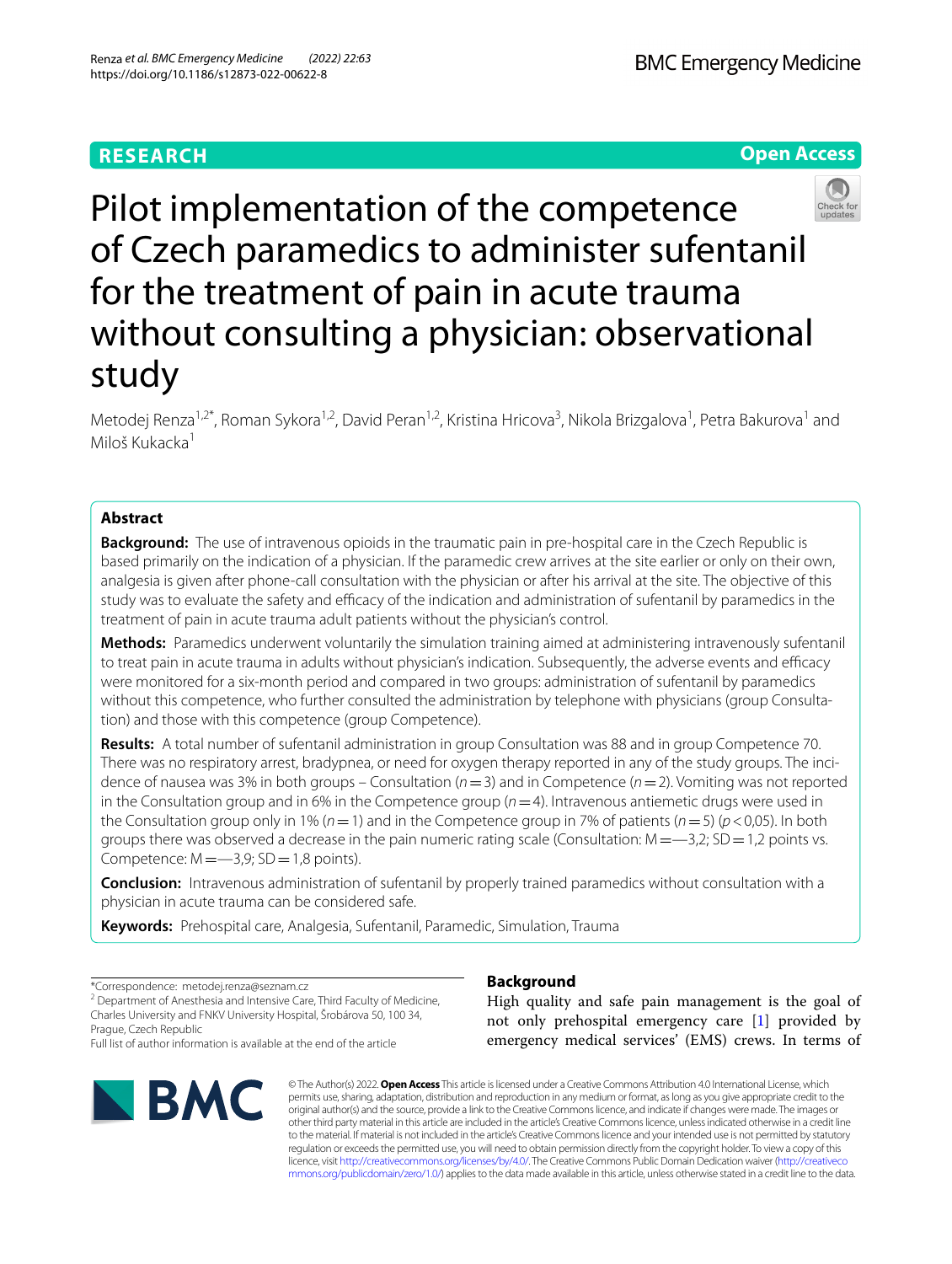competencies, systems of providing pre-hospital emergency care difer. In many European countries, also in the Czech pre-hospital emergency care, the system is historically dependent on physicians [\[2](#page-6-1), [3\]](#page-6-2). Competencies of paramedics are based on specifc legal norms and education of healthcare professionals and difers all around the world [\[4](#page-6-3), [5\]](#page-6-4). Paramedic's crews in the Czech Republic do not have the competency to administer analgesic medication without direct supervision of or without phonecall consultation with an EMS physician [[6\]](#page-6-5). It must be stated that shortage of physicians in the Czech EMS system due to personnel and economic reasons leads to an increasing emphasis on the competencies of paramedics. However, the Czech system of healthcare legislation allows the employer or organization to delegate certain competencies to paramedics within completely standard procedure in a defned situation (also known as Standard Operating Protocol). Among the growing number of competencies of Czech paramedics there is still a need to treat acute pain in acute traumatic injuries with opioids in the case of less serious cases where no ambulance crew with physician is dispatched to the scene [[7\]](#page-6-6). At present, the absence of a physician in the ambulance crew on site leads to the need for a telephone consultation or a request for the arrival of a physician, which prolongs the time until efective analgesia and prolongs the patient's suffering. In addition, during and after the telephone consultation, the EMS physician is not present on the scene to address any complications.

## **Objectives**

Primary objective of this study was to evaluate the safety and efficacy of indication and administration of the sufentanil in treatment of pain in acute trauma patients by paramedics without the physician's control.

## **Methods**

Prior to the study a questionnaire survey focused on pain management in acute trauma among all paramedics of the EMS of Karlovy Vary Region was conducted (*n*=115, return rate 81% ( $n=95$ )). Based on main results of this survey the proposed competency to administer sufentanil by trained paramedics in acute trauma was identifed as necessary for 80%  $(n=76)$  of paramedics. Subsequently, this competence was determined as voluntary. A total of 39 paramedics signed up and completed training program to administer sufentanil in acute trauma. Age, gender, length of practice and level of medical education (whether university or higher professional school) were monitored in the group of paramedics who volunteered to acquire the competence. The training consisted of theoretical e-learning part (14 days prior the training) and one training session (4 h) based on medical simulations during August 2020. The training covered pharmacological and clinical information and specifc indication criteria (case of acute traumatic pain without the presence of physician on site, adult patient without impaired consciousness, hemodynamic stability) and also the training of detection and management of complications, with special emphasis on respiratory depression and bag mask ventilation was trained. Sufentanil was titrated, based on clinical effect, by 5  $\mu$ g up to 20  $\mu$ g of maximal possible dose within this competence. The final verification of the competence of paramedics was evaluated by 3 instructors (anaesthesiologists working in EMS) during six simulation scenarios, hands-on station with bag mask ventilation and by fnal written exam focused on side efects, indication criteria and dose of sufentanil.

## **Study design**

This was a single centre, prospective, observational study with two monitored groups. The educational program, defnition of competence and its implementation to internal standard of care was approved by the Medical Board of Emergency Medical Services of Karlovy Vary region on  $22<sup>nd</sup>$  of May 2020. The study protocol and conduction of the study was approved by Ethical Committee of Emergency Medical Services of Karlovy Vary Region registered with State Institute for Drug Control of the Czech Republic on 11<sup>th</sup>of September 2020 under ref. no. ZN/78/ ZZSKVK/20. Informed consent was not required from patients with acute trauma pain. It was carried out within the framework of tacit consent after standard information about the planned procedure within the provision of pre-hospital emergency care according to the Czech legislation ((Health Services Act No. 2011, 372 (CZ)) [\[6](#page-6-5)]. The protocol of the trial was retrospectively registered at clinicaltrials.com (NCT04913402).

## **Study location**

The study was conducted at EMS of Karlovy Vary Region, Karlovy Vary, the Czech Republic during 6-month period from  $11<sup>th</sup>$  of September 2020 to  $22<sup>nd</sup>$  of March 2021. A total number of 20.406 patients were treated during the study period by crews of EMS of Karlovy Vary Region.

## **Participants and interventions**

All cases of administered sufentanil were checked from electronical patient documentation ("ePaRe "  $$ part MZD, European Medical Distribution Ltd., Bratislava, Slovak Republic). Subsequently, only events which met eligibility criteria were included in analysis. Eligibility criteria consist of a) administration of sufentanil by paramedics on site without physical presence of physician in acute traumatic pain, b) adult patients (at least 18 years old), c) no impairment of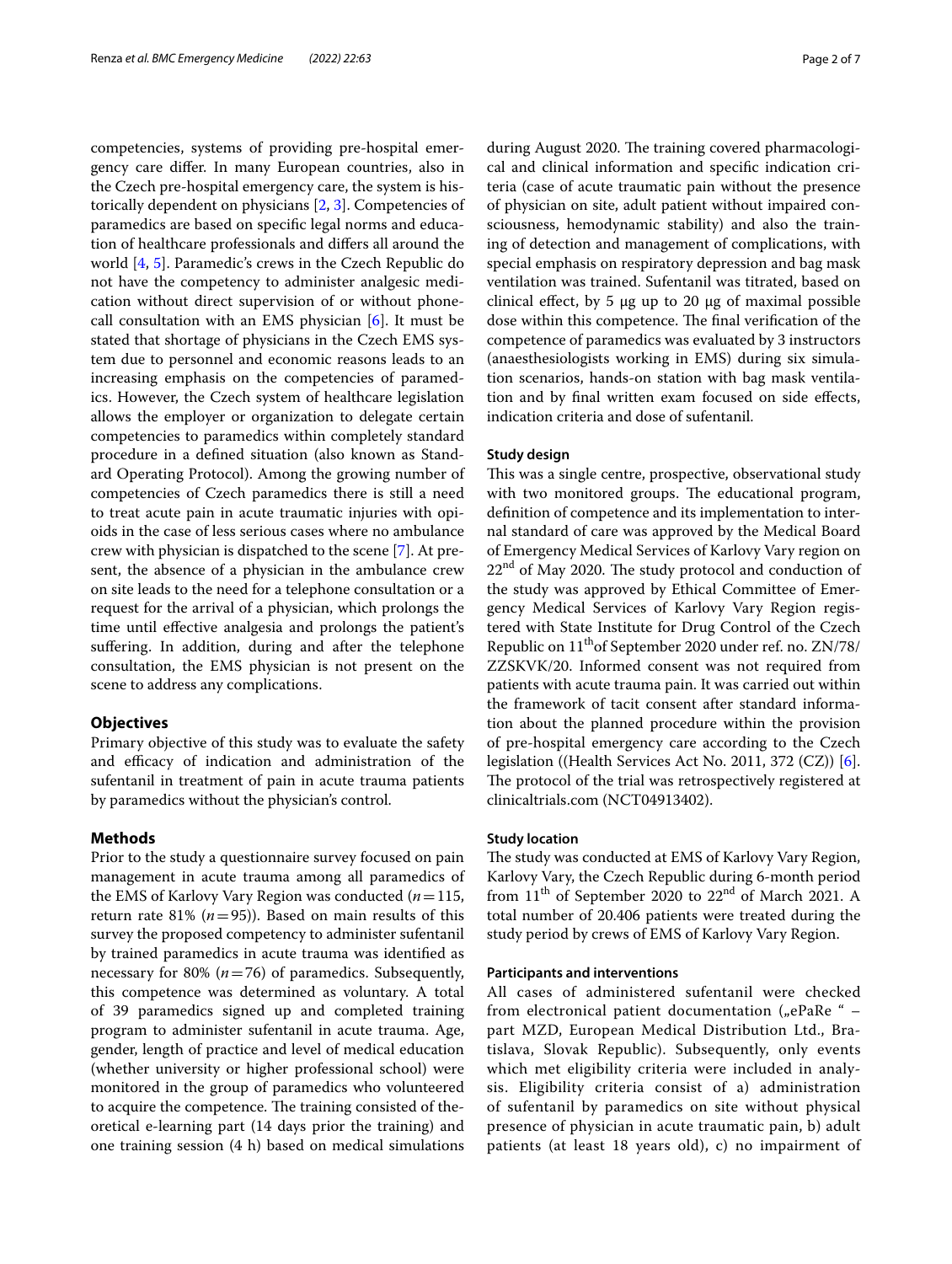consciousness (defined as Alert and Glasgow Coma Scale  $=$  15), d) who is hemodynamically stable (defined by systolic blood pressure > 100 mmHg and without presence of bradycardia bellow 60 beats per minute). The two study groups were identified from eligible cases of patients with pain in acute trauma, who were given sufentanil 1) by paramedics in a routine way, after telephone consultation with an EMS physician (Consultation) and 2) who were given sufentanil by competent paramedics themselves (Competency). In the Competency group, the paramedics were allowed to administer sufentanil intravenously up to 20 µg. The recommended pain Numeric Rating Scale (NRS) score for consideration of sufentanil administration was above 4 points.

Baseline characteristics of both groups were obtained from electronical patient documentation: age, gender, NACA score (National Advisory Committee for Aeronautics), type of trauma (lower or upper limb, trauma of torso, head injury), dose of sufentanil and if there was fractional dose administration, and proportion of cases where additional non-opioid analgesia (paracetamol) was used.

#### **Outcome measures**

To measure the safety and efficacy of sufentanil administration information were extracted from electronical patient documentation. Incidence of respiratory arrest (the need for bag mask ventilation); bradypnea (less than 10 breaths per minute); or need for oxygen therapy (defined as decrease of  $SpO<sub>2</sub>$  under 92 percent). Then the frequency of complete NRS reporting (before sufentanil administration and at the handover) were determined. Other adverse efect of sufentanil administration (incidence of nausea and vomiting and need for intravenous antiemetic drug – thiethylperazin) was evaluated. Moreover, the heart rate, blood pressure,  $SpO<sub>2</sub>$  and respiratory rate before sufentanil administration and at the handover were noted.

## **Statistical methods**

No sample size was calculated prior to the study but the period of half a year was set for evaluation. Due to the character of observations and predefned groups of paramedics with and without competency no randomization or blinding was used. Baseline characteristics and outcomes among study groups were tested by t-test for ordinal and Chi-square test for nominal variables. Statistical software STATISTICA 7.0 (StatSoft, Inc., Tulsa, Oklahoma, USA) was used for statistical analysis and calculations.

## **Results**

The selection of eligible and description of excluded cases is presented in the fow diagram (Fig. [1](#page-3-0)). Baseline characteristics of the paramedics with competency are compared with those who did not volunteer in Table [1](#page-3-1). A total number of sufentanil administered intravenously to patients with acute trauma by paramedics after phone call consultation with EMS physician (group Consultation) was 88 and by paramedics with competency without any consultation (group Competence) was 70.

The baseline characteristics of both groups including the spectrum of injuries and pharmacotherapy is in detail described in Table [2.](#page-4-0) The dose of intravenously administered sufentanil was almost identical in both groups (Consultation:  $M = 9.1$ ; SD = 2.0 micrograms vs. Competence:  $M = 9.4$ ;  $SD = 2.4$  micrograms).

In terms of reporting the occurrence of adverse events (Table [3](#page-4-1)) there was no respiratory arrest or bradypnea reported in any of the study group as well as the need for oxygen therapy after sufentanil administration. The incidence of nausea was the same in both groups: Consultation;  $n=3$  (3%) vs Competence;  $n=2$ (3%). Vomiting after sufentanil administration was not reported in the Consultation group and despite the incidence of vomiting (6%) in the Competence group  $(n=4)$  this result did not reach statistical significance. Similarly, intravenous antiemetic drugs were used less frequently in the consultation group only in  $1\%$   $(n=1)$ than in the Competence group in 7% of patients  $(n=5)$  $((\chi^2(1, N=158)=3,85, p<0,05).$ 

In both groups there was a decrease of pain in the NRS (Consultation:  $M = -3.2$ ; SD = 1,2 points vs. Competence:  $M = -3.9$ ;  $SD = 1.8$  points) without a statistically signifcant diference between the groups:  $t(81) = -1,58$ .  $p = 0,059$ . Complete NRS reporting was signifcantly more frequently reported in the Competency group in 86% ( $n = 60$ ) compared to 26% ( $n = 23$ ) in the Consultation group  $(\chi^2(1, N=158)=47,35, p<0)$ ,0001). From such disproportionately reported data, a signifcant diference in the NRS was evident between Consultation  $(M = -6.4; SD = 1.5)$  and Competency group  $(M = -7.9; SD = 1.4): t(81) = -4.05, p < 0.05$  as presented in Table [4.](#page-4-2)

Any signifcant efect of sufentanil administration on systolic and diastolic blood pressure, heart rate, peripheral oxygen saturation and respiratory rate was not observed and its diferences in patients of both groups before administration of sufentanil and on handover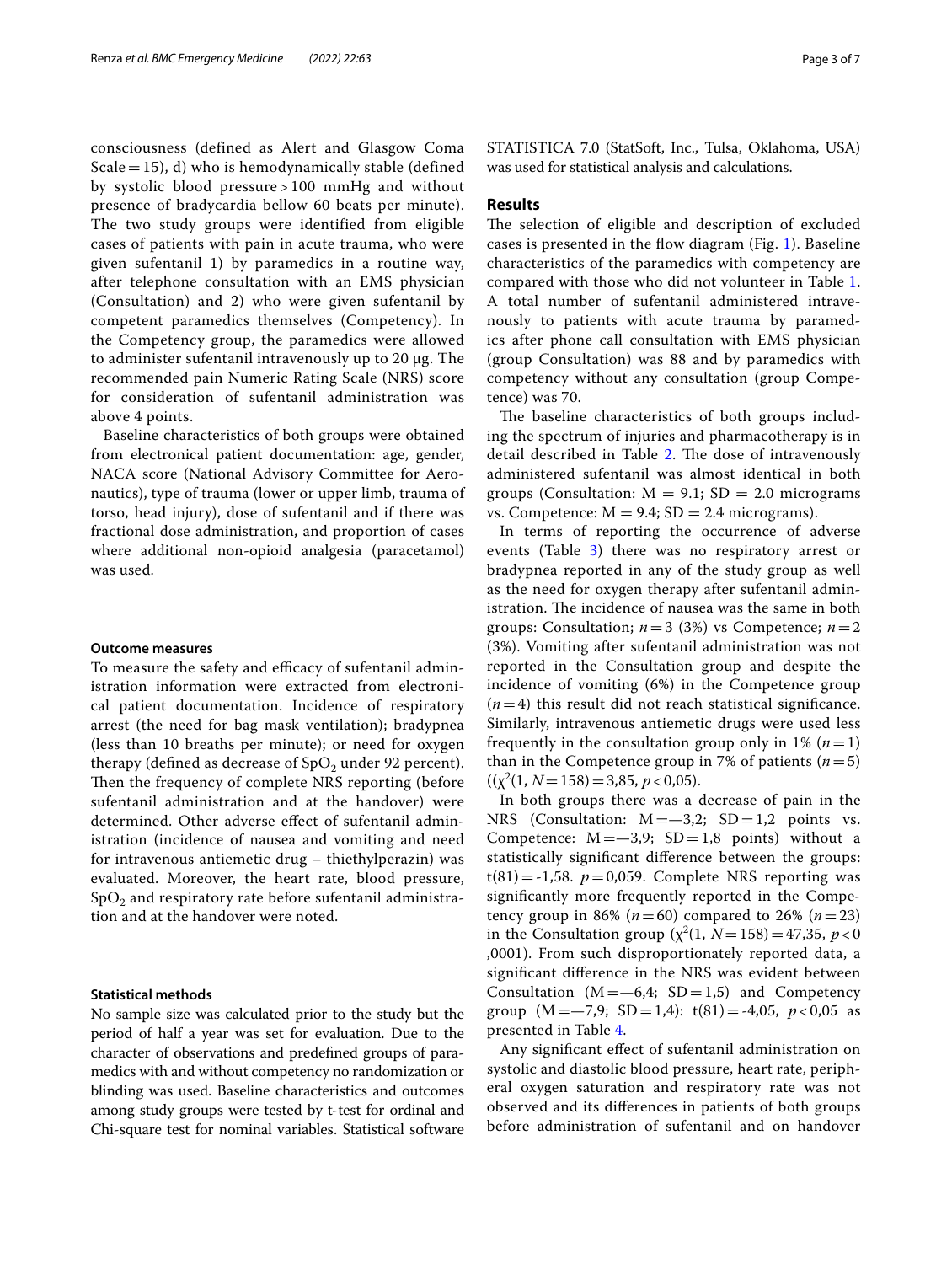

<span id="page-3-1"></span><span id="page-3-0"></span>**Table 1** Baseline statistics of group of paramedics without and with competence

|                          | <b>CONSULTATION</b><br>$(n=76)$ | <b>COMPETENCE</b><br>$(n=39)$ |           |
|--------------------------|---------------------------------|-------------------------------|-----------|
| Age (years)              | 44.7 (9.6)                      | 44.1(8.5)                     | <b>NS</b> |
| Gender (women)           | 63%                             | 59%                           | NS.       |
| University education     | 28%                             | 44%                           | $NS*$     |
| Length of praxis (years) | 21.5(10.0)                      | 20.4(8.9)                     | NS.       |
|                          |                                 |                               |           |

Data are presented as mean and standard deviation or as number and percentage

*NS* Not Signifcant

\*  $p = 0.085$  (Table [5\)](#page-5-0) and the values between both study groups did not difer signifcantly as well.

## **Discussion**

This study focused on the creation of a new competence for paramedics in a physician-based system of prehospital emergency care [[2\]](#page-6-1), when paramedics usually do not have the competence to administer opioid analgesics. On the other hand, due to the urgency of emergency calls, paramedic's crews are often sent to cases of less serious trauma on their own without a doctor crew  $[7]$  $[7]$ . These trauma patients are obviously in pain and paramedics should either call a doctor on the scene or consult him for analgesia administration. From the available opioids provided in pre-hospital care in the Karlovy Vary region of the Czech Republic, the most frequently used opioid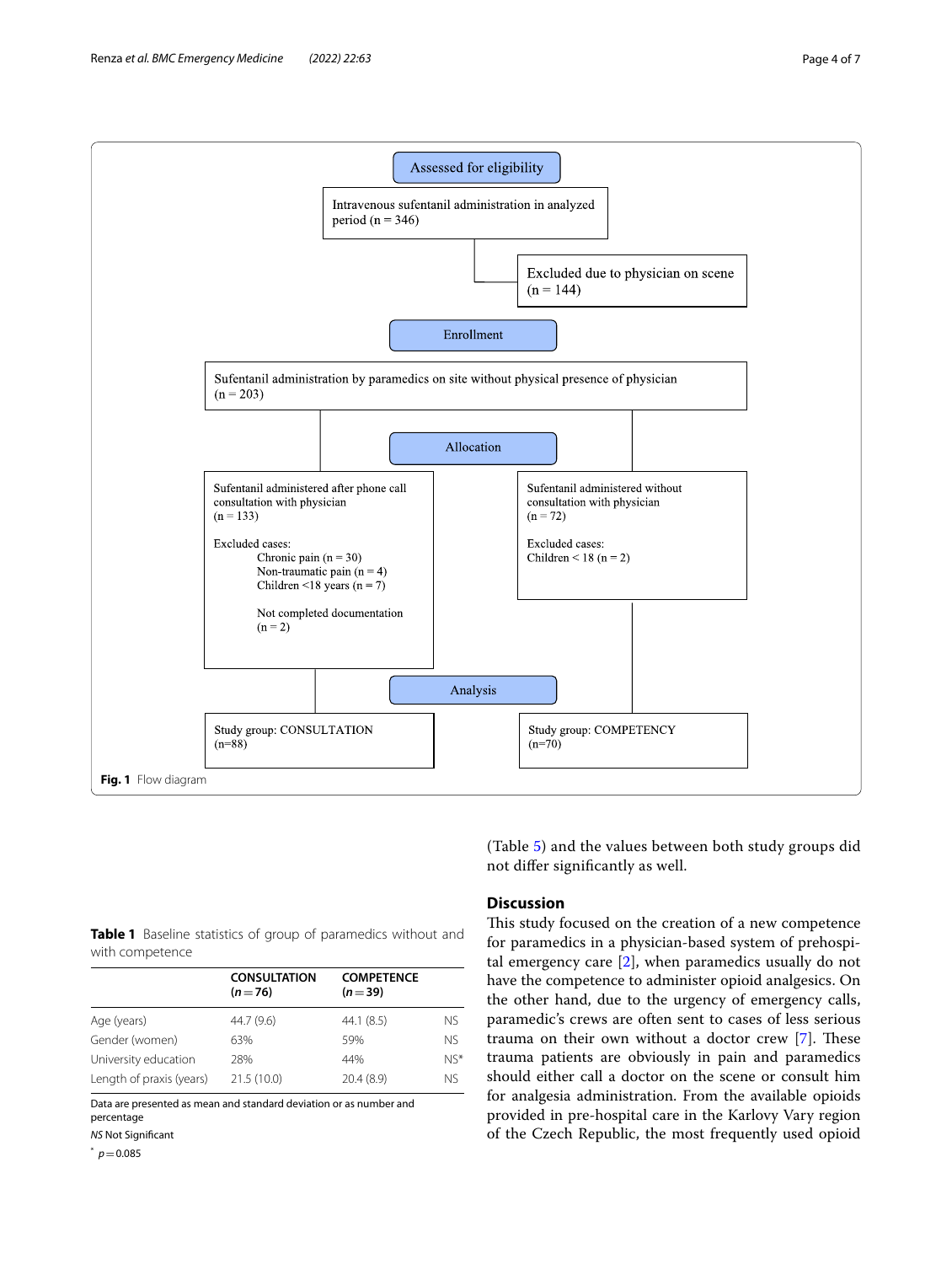## <span id="page-4-0"></span>**Table 2** Sufentanil administration baseline statistics

|                                    | <b>CONSULTATION</b><br>$(n=88)$ | <b>COMPETENCE</b><br>$(n=70)$ |                 |
|------------------------------------|---------------------------------|-------------------------------|-----------------|
| Age (years)                        | 64,6 (19,7)                     | 65,7 (20,0)                   | NS.             |
| Sex (women)                        | 61 (69%)                        | 39 (56%)                      | NS.             |
| NACA score                         | 2,5(0,5)                        | 2,4(0,5)                      | <b>NS</b>       |
| Trauma of lower limb               | 57 (65%)                        | 35 (50%)                      | NS <sup>a</sup> |
| Trauma of upper limb               | 23 (26%)                        | 22 (31%)                      |                 |
| Trauma of torso                    | 8(9%)                           | 13 (19%)                      |                 |
| Trauma of head                     | 0                               | 0                             | NS.             |
| Dose of sufentanil (µg)            | 9,1(2,0)                        | 9,4(2,4)                      | <b>NS</b>       |
| Fractional administration          | 24 (27%)                        | 20 (29%)                      | NS.             |
| Additional non-opioid<br>analgesia | 12 (14%)                        | 10 (13%)                      | <b>NS</b>       |

Data are presented as mean and standard deviation or as number and percentage

*NS* Not Signifcant, *NACA* National Advisory Committee for Aeronautics

<sup>a</sup> The 3  $\times$  2 contingency table to calculate Chi square statistics was used

<span id="page-4-1"></span>**Table 3** Adverse events and its treatment after intravenous sufentanil administration in trauma

|                                                   | <b>CONSULTATION</b><br>$(n=88)$ | <b>COMPETENCE</b><br>$(n=70)$ |           |  |
|---------------------------------------------------|---------------------------------|-------------------------------|-----------|--|
| Respiratory arrest                                | O                               | 0                             | <b>NS</b> |  |
| Bradypnea                                         | 0                               | 0                             | <b>NS</b> |  |
| Oxygen therapy after<br>sufentanil administration | 0                               | 0                             |           |  |
| Nausea                                            | 3(3%)                           | 2(3%)                         | <b>NS</b> |  |
| Vomiting                                          | O                               | 4(6%)                         | <b>NS</b> |  |
| Antiemetics administra-<br>tion                   | 1(1%)                           | 5(7%)                         | P < 0.05  |  |

Data are presented as number and percentage. *NS* Not Signifcant

#### <span id="page-4-2"></span>**Table 4** Numeric rating scale (NRS) details

|                        | <b>CONSULTATION</b><br>$(n=88)$ | <b>COMPETENCE</b><br>$(n=70)$ |          |
|------------------------|---------------------------------|-------------------------------|----------|
| Complete report of NRS | 23 (26%)                        | 60 (86%)                      | P < 0.05 |
| NRS reduction (points) | $-3.2(1.2)$                     | $-3.9(1.8)$                   | Nς       |
| Initial NRS (points)   | 6.4(1.5)                        | 7.9(1.4)                      | P < 0.05 |

Data are presented as mean and standard deviation or as number and percentage

NS Not Signifcant, *NRS* pain Numeric Rating Scale

sufentanil was selected. Although sufentanil is a very potent opioid [[8\]](#page-6-7) it has been confrmed by this study that when administered within a clearly defned indication and by well-trained paramedics, it is an efective and safe alternative to administration by telephone consultation with EMS physician. In addition, the authors believe that the paramedics training to solve complications after administration of sufentanil is benefcial not only for this particular competence, but it can also be used in other situations where the doctor prescribes by phone and is not present on the scene to solve possible complications.

In the results, there was recorded relatively few side efects, which is probably the result of strict indication criteria. Such a criteria were deliberately set very harshly to ensure that sufentanil was safe and that training was adequate. Reducing the number of phone-call consultations with an EMS physician leads to a lower burden on paramedics and physicians. This study verified that it is possible to assign other competencies based on simulation training with verifcation of knowledge and skills. In this study, the clinical beneft in reducing the time of patient's suffering and pain can be expected. Unfortunately, the exact time of administration of sufentanil and the possible reduction in time to its administration without consulting a physician were not monitored in this study due to operative and ethical reasons.

This single centre observational study has several limitations. One of them is that new competence was given to paramedics who voluntarily underwent training. This voluntariness could cause the bias of this study. Motivated paramedics have usually better performance than unmotivated. A very interesting fnding was that among the paramedics who acquired the competence to administer sufentanil voluntarily, no diference was observed in any of the following parameters (age, gender, length of practice) compared to those paramedics who did not want the competence. However, the higher percentage of university education among paramedics who acquired competence did not gain statistical signifcance, probably due to the size of the sample and its disproportion.

In addition, the analysis of the results was from a relatively short period of time when it was burdened with other special conditions, especially COVID-19 patients. Due to waves of COVID-19, quarantine measures and reduced population movements, trauma in pre-hospital care has decreased.

It is certainly worth mentioning the difference in NRS reporting between groups. The study was conducted as a prospective observational study. The control group performed routine work (blinded) and only trained rescuers had to respect the new standard of care, which includes the obligation to report to the NRS when considering opioid administration [\[9](#page-6-8)] based on new competence. This may partly explain the difference in complete NRS reporting before and after administration of sufentanil. Likewise, paramedics who should have consulted physicians may tend to underestimate NRS and even monitor for side effects. This statement can be based on the lower need for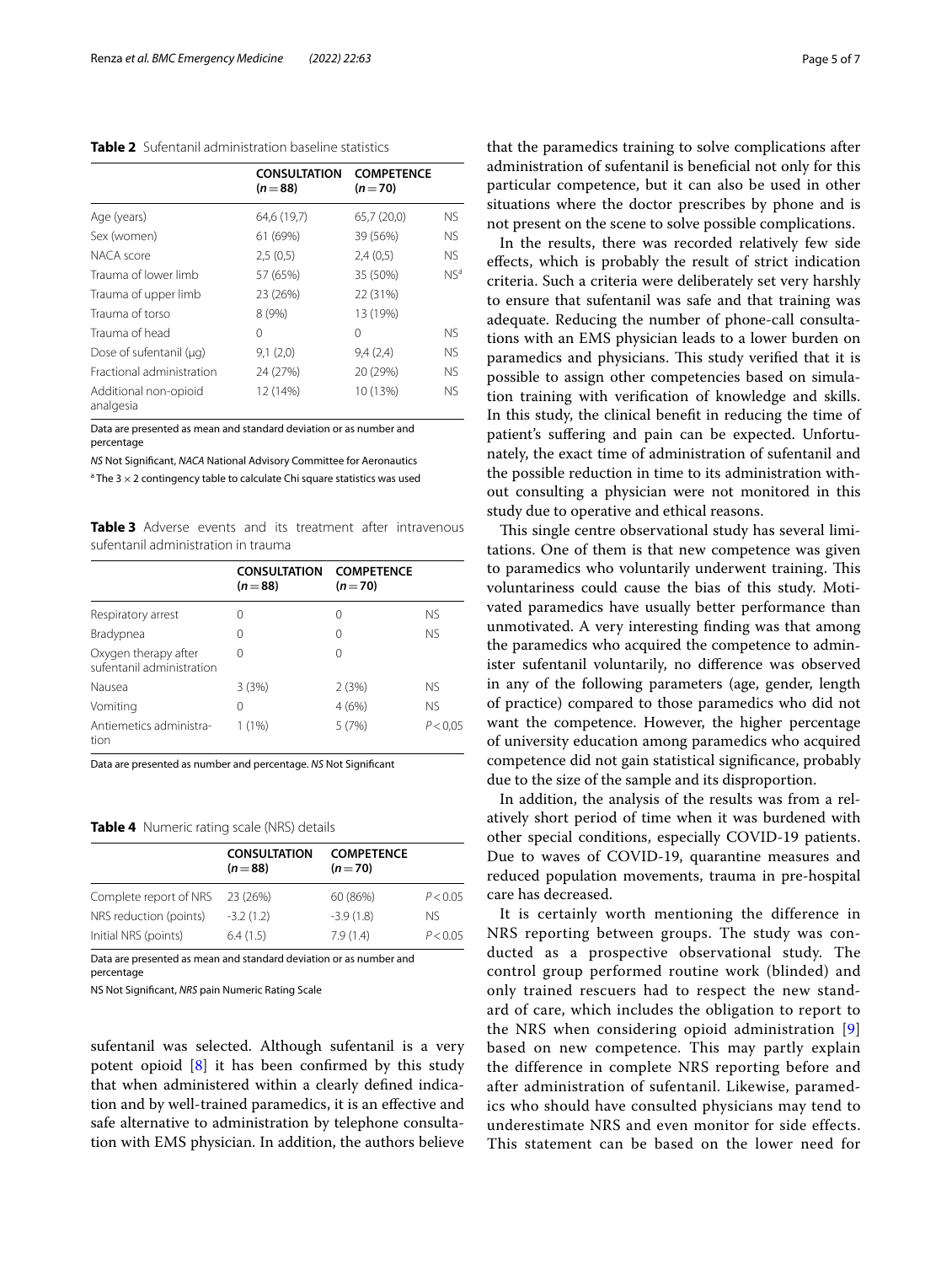## <span id="page-5-0"></span>**Table 5** Efect of intravenous sufentanil administration in trauma on physiological parameters

|                                                  | <b>CONSULTATION</b><br>$(n=88)$ |              | <b>COMPETENCE</b><br>$(n=70)$ |              |           |
|--------------------------------------------------|---------------------------------|--------------|-------------------------------|--------------|-----------|
|                                                  | On scene                        | Handover     | On scene                      | Handover     |           |
| Systolic blood pressure (mmHq)                   | 145.5(24.1)                     | 142.9 (20.7) | 142.2 (20.8)                  | 138.9 (16.5) | <b>NS</b> |
| Systolic blood pressure difference (mmHq)        |                                 | $-2.7(13.2)$ |                               | $-3.3(11.2)$ | <b>NS</b> |
| Diastolic blood pressure (mmHg)                  | 78.3 (15.2)                     | 78.1 (10.9)  | 79.8 (11.6)                   | 77.5 (10.3)  | <b>NS</b> |
| Diastolic blood pressure difference (mmHg)       |                                 | $-0.2(11.2)$ |                               | $-2.2(7.6)$  | <b>NS</b> |
| Heart rate (bpm)                                 | 85.9 (13.2)                     | 84.5 (13.4)  | 86.0 (15.9)                   | 83.2 (14.0)  | <b>NS</b> |
| Heart rate difference (bpm)                      |                                 | $-1.4(8.0)$  |                               | $-2.9(7.8)$  | <b>NS</b> |
| SpO <sub>2</sub> (%)                             | 96.9(9.8)                       | 96.7(2.3)    | 97.1(1.7)                     | 96.8(1.4)    | <b>NS</b> |
| SpO <sub>2</sub> difference (%)                  |                                 | $-0.2(1.8)$  |                               | $-0.3(1.7)$  | <b>NS</b> |
| Respiratory rate (breaths per minute)            | 14.4(1.5)                       | 14.1(1.5)    | 15.6(2.6)                     | 14.6(1.6)    | <b>NS</b> |
| Respiratory rate difference (breaths per minute) |                                 | $-0.3(1.1)$  |                               | $-1.1(2.0)$  | <b>NS</b> |

Data are presented as mean and standard deviation

*NS* Not Significant, *bpm* beats per minute, *SpO<sub>2</sub>* Oxygen Saturation

therapeutic administration of antiemetics in the control group. From these data it is possible to conclude that increasing the level of competencies of paramedics or education  $[10]$  $[10]$  can lead to an increase in the quality and safety of care provided thanks to a higher level of responsibility and motivation, which leads to more careful examination of patients, better focus on their needs and in the end also better medical documentation. At the same time, a group with competencies can be perceived as more proactive, as well as with a tendency towards better reporting and earlier treatment using their other competencies.

In general, the treatment of pain by opioids is still open area in emergency medicine and especially in the pre-hospital setting  $[11, 12]$  $[11, 12]$  $[11, 12]$  $[11, 12]$ . This study focused on the administration of intravenous sufentanil in less severe traumatic injuries. So far it seems to be the frst study addresses the use of intravenous sufentanil in acute trauma by paramedics without EMS physician consultation. Most studies focus on the administration of fentanyl or morphine  $[13]$  $[13]$ , ketamine  $[14, 15]$  $[14, 15]$  $[14, 15]$  $[14, 15]$  $[14, 15]$ , combination of fentanyl and ketamine [[16\]](#page-6-15) or on another route of administration (e.g. intranasal or transmucosal) [\[17](#page-6-16)[–19](#page-6-17)]. Our study does not address the use of opiates in children or other medical conditions (e.g. myocardial infarction) as it was presented in other studies [\[13](#page-6-12), [20\]](#page-6-18).

And at the same time, this study is in agreement with other studies from similar health care systems and confirms that it is possible to entrust prehospital analgesia to trained paramedics  $[14]$  $[14]$ . In the end we must mention that further validation by randomized controlled trial would be beneficial.

## **Conclusion**

Intravenous administration of sufentanil by paramedics alone without consultation with a physician (in physician-based healthcare systems) in acute adult trauma can be considered safe within the scope of trained and established competence and in compliance with the indication criteria.

#### **Abbreviations**

EMS: Emergency Medical Service; NACA: National Advisory Committee for Aeronautics; NRS: Numeric Rating Scale; NS: Not Signifcant; mmHg: Millimeters of Mercury; bpm: Beats Per Minute; µg: Micrograms.

#### **Acknowledgements**

Acknowledgement is focused on all participants who helped to improve paramedical system and reduce suffering of patients.

#### **Authors' contributions**

M.R. and R.S. wrote the main manuscript and collect data. K.H. and R.S. did the statistical analysis. D.P. did revisions in the main manuscript. M.K. P.B. N.B. did the training for paramedics and comment on the main manuscript. All authors reviewed the manuscript and agreed with the submission. All authors have read and approved the manuscript.

## **Funding**

No funding was obtained for this study. All research was part of organization operating costs.

#### **Availability of data and materials**

The data generated, analysed and used during the current study are available from the corresponding author on reasonable request. The data that support the findings of this study are available from the Emergency Medical Services of Karlovy Vary region, but restrictions apply to the availability of these data, which were used under license for the current study, and so are not publicly available. Data are however available from the authors upon reasonable request and with permission of Emergency Medical Services of Karlovy Vary region.